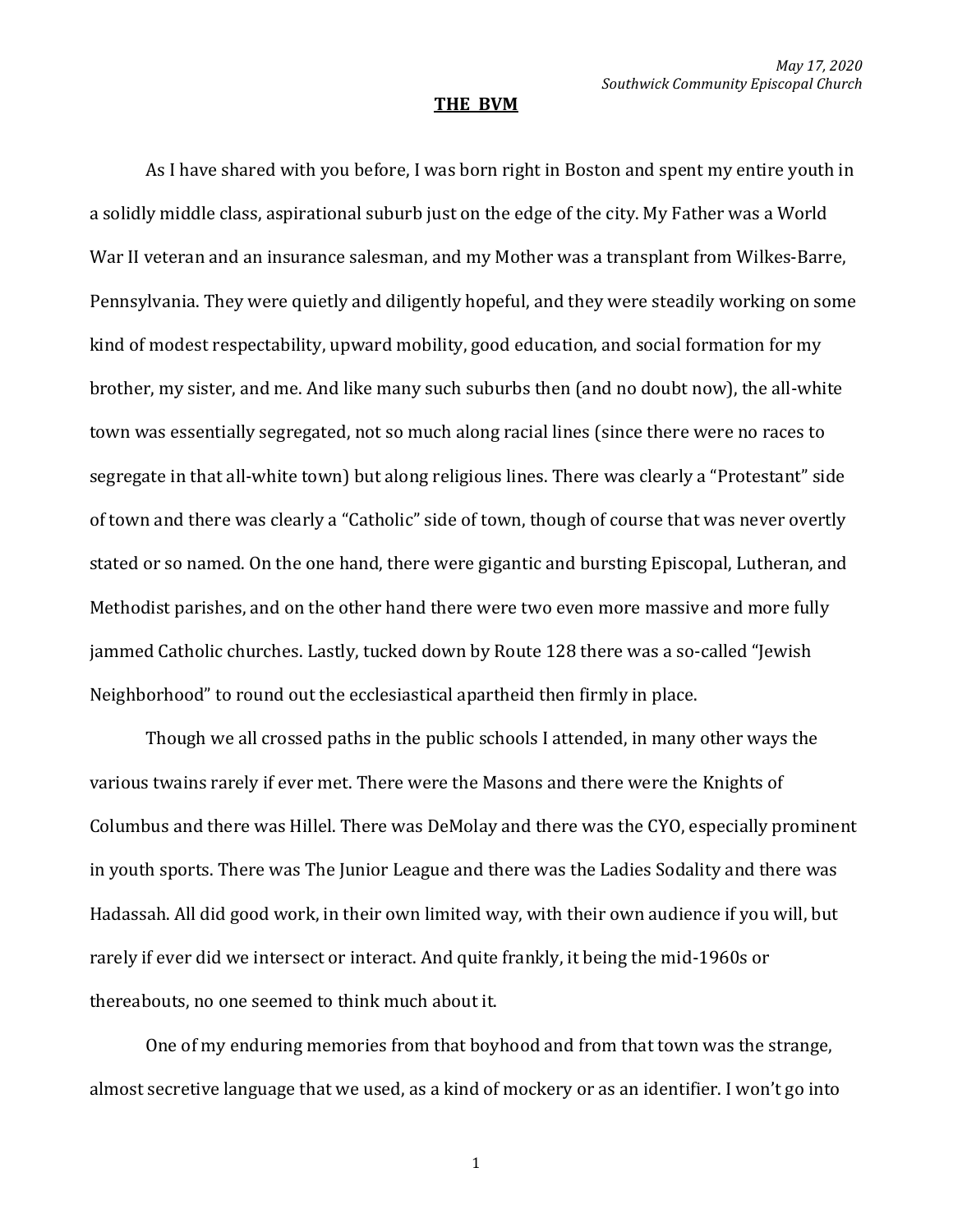all of that here, parts of which are so disgraceful and shameful and evil in retrospect that it is breathtaking even to think about. But there was also one enduring, physical symbol which shaped me forever and which, as I will get to in a moment, very much shapes me to this day: Quite frequently, in and around the so-called 'Catholic neighborhoods', there would be a small garden or mini grotto, or perhaps just a stand-alone statue. You've seen them. They were extremely common in metropolitan Boston back then and perhaps still are now - white statues or statuettes of the Virgin Mary, protected or covered by a kind of arch or apse, almost always light blue in color, and almost always, in some way, lit up at night or even during the day. In our most sneering and derisive way, we kids (and not a few parents) referred to these as "Mary on the Half Shell." We snickered a lot, and thought ourselves clever and superior, but in the end, it was, and it is Mary who had and who still has the last laugh.

And then there came the great, exciting, and to my parents' generation unnerving "ecumenical movement." Old walls slowly fell, old barriers slowly decayed, ancient and abiding prejudices got chipped away at. Local political offices changed, economic mobility made for neighborhood movement. Town Meeting and the Selectmen faced questions that were more complex, diverse, confusing at the time, and yet clearly reflecting a changing world. Vatican II had opened the Catholic Church to new liturgies, vernacular language, folk masses and acoustic music. The Episcopal Church faced the long overdue reality of fully including women. The Jewish Community were regularly and periodically brought into focus due to wars and conflict in the Middle East, the struggles of Israel, and the kids missing from school on High Holy Days such as Yom Kippur and Rosh Hashanah. And while our prejudice and language and unspoken biases and foolish superstitions still reared their immature heads, there was no turning back. Whatever demonization of 'The Other', whatever false sense of superiority or choseness, whatever unspoken bastions remained such as at the Tennis Club or The DAR, God was stirring a rich,

2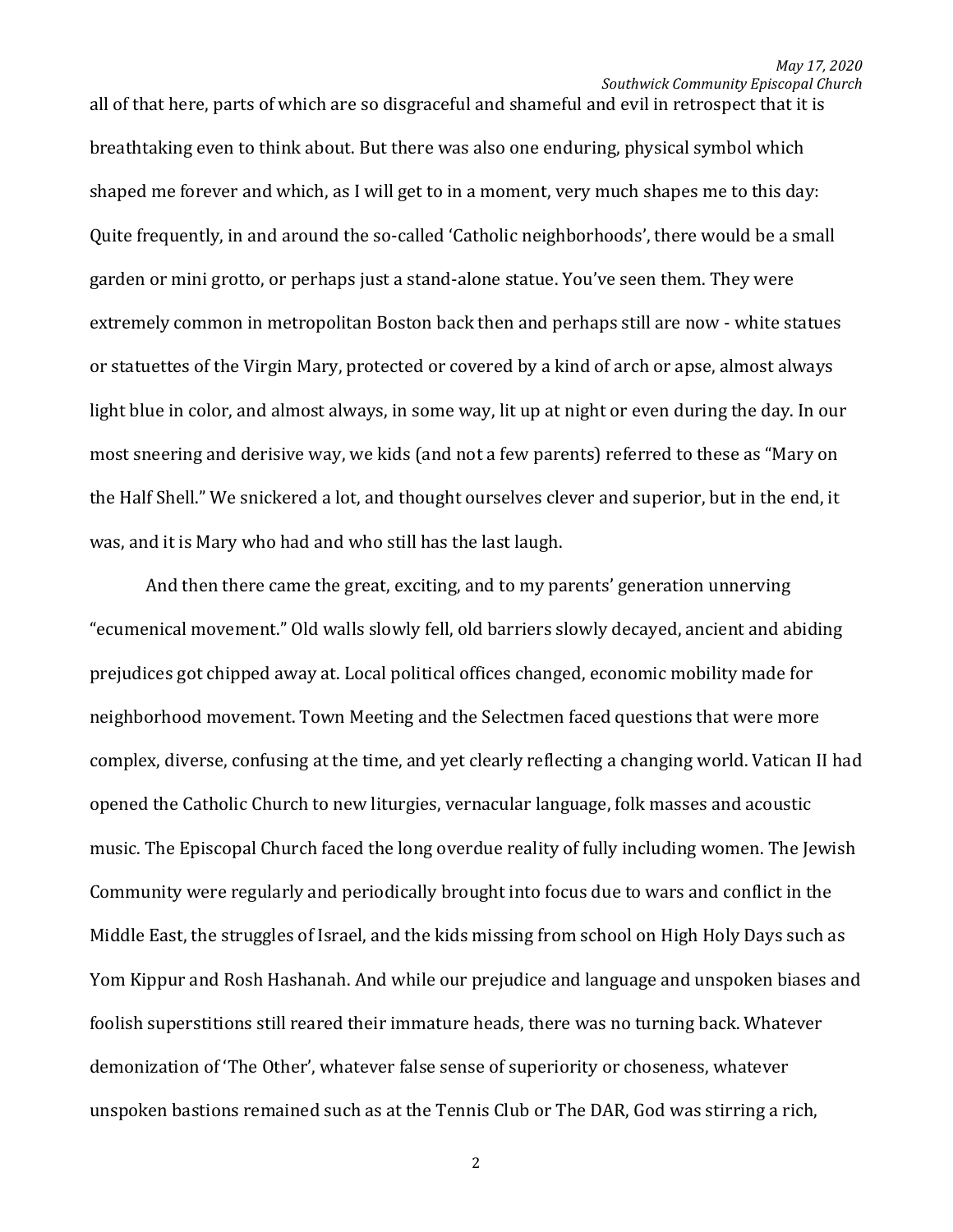sumptuous, and ultimately delicious melting pot. And all of us were together now in the celestial kitchen.

To jump ahead, all of this came fully and widely and greatly to the fore when I finally left for seminary in the mid 1980s. And it was there that so much of this was not only studied but, much more importantly, it was lived. I went to a non-denominational divinity school and one of my singular joys during that often hard time was to arrive at class, in a new semester, a class on just about any subject, and to find myself sitting among other seekers and students and dreamers – not just Protestants of all stripes, but Catholics too. And Muslims, Jews, Pentecostals, hard core Evangelicals and millenialists. Charismatics, and tongue speakers, and Latin scholars, and Southern Baptists of every shape. Buddhists, Sikhs, Jains, Universalists, Christian Science. The whole of God's creation was there, and so was I. And one of the great, though mostly unspoken challenges, was to let go of any sense that my upbringing and my "churchmanship" (to use the old term) and my theology was somehow more right or better or more triumphant than anyone else's. It was a great, life changing time of both self-discovery and self-affirmation. It was here, of all unlikely places, that I explored my relationship with Jesus more deeply and more truly and more honestly than ever before, not least with the help of those whose experience and views were different from mine. It was precisely because I was in a complex world, a place where Christianity was not taken for granted or assumed to be the only answer, that I too had to let go of what I took for granted and to dig deeper in to what I could own, hold, trust, believe in, defend, and love. By myself and alone, I was always an expert; in and among the beautiful tapestry of others and of a wider world, a place where I was and am but one of 7 billion human beings, the unexamined life could not support, sustain, or save me.

Ultimately, in all of this, there was a winnowing. Yes, sometimes it felt like the fiery furnace of Shadrach, Meshach and Abednego. At other times I felt like Jonah, running from the

3